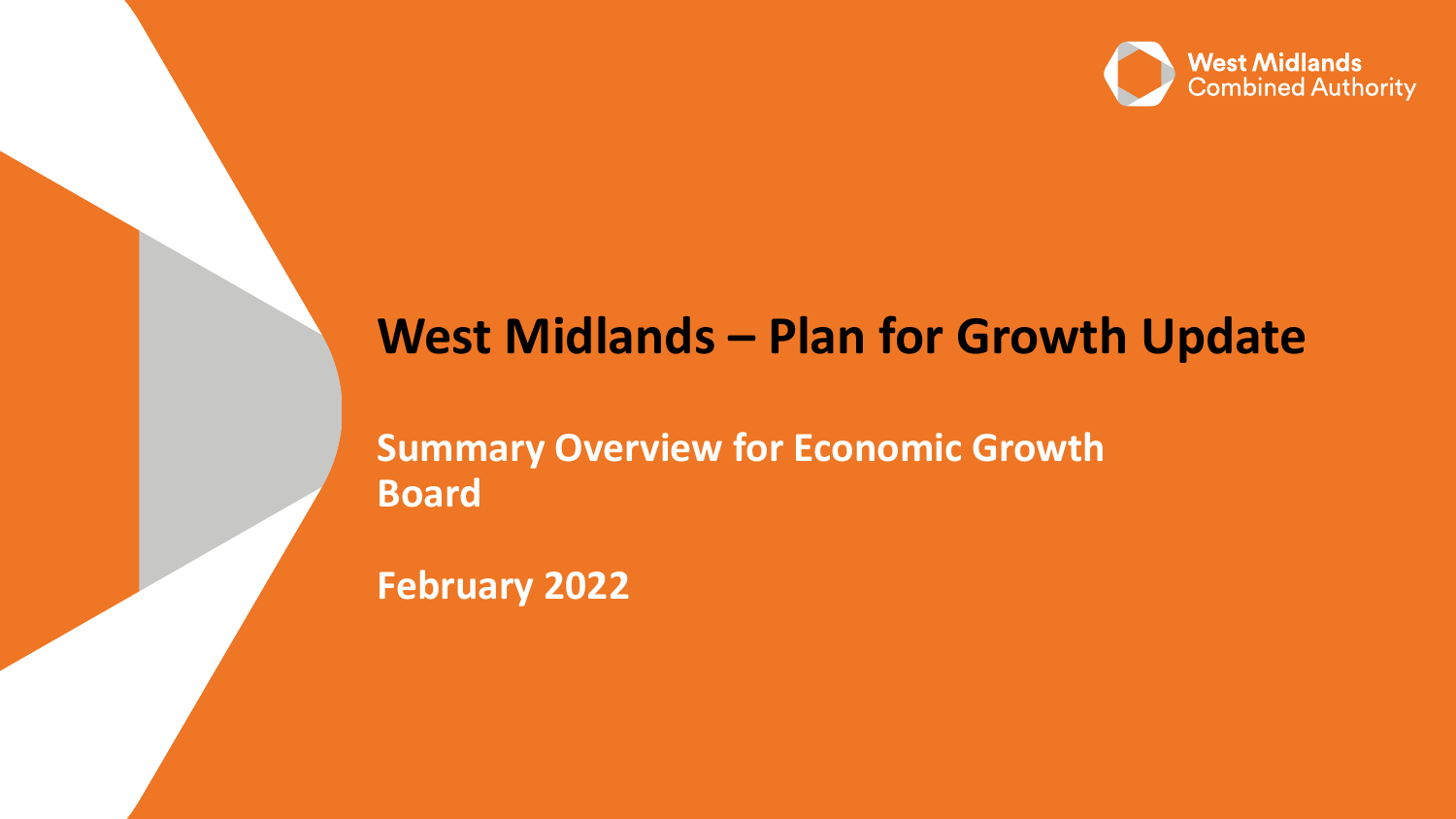## Executive Summary (1/2)



- Forecasts indicate that The West Midlands Combined Authority Area (represented by the 3 LEPs coverage) needs to close a growth gap of **£3.9bn** by 2030 to be the best performing UK region outside of London (as it was between 2010- 2019), with a total growth gap of **£6.7bn** to match London's growth performance.
- In preparing its strategic response to this challenge, a significant, collaborative response is required which:
	- Secures the West Midlands' position to grow industrial clusters of the future where the West Midlands has the ingredients of competitive advantage and where there is already private sector confidence and market investment.
	- Champions the conditions for an inclusive economy where the region's business base is more productive, offers high-quality and high-wage work, unlocks and develops talent across the region and adapts business models to meet environmental limits as the region pursues its net zero goal.
- Our analysis proposes that the Plan for Growth (PfG) comprises two strands to accelerate and amplify growth:
	- 1. The development of **interventions in primary clusters** where there is opportunity for differential growth in the short to medium term.
	- 2. Identifying and supporting a **portfolio of nascent clusters** now, to deliver growth in the longer term.
- Eight primary clusters have been identified (listed overleaf) which show strong potential to deliver growth based on their size, growth potential, regional competitive advantage and capacity for high value jobs.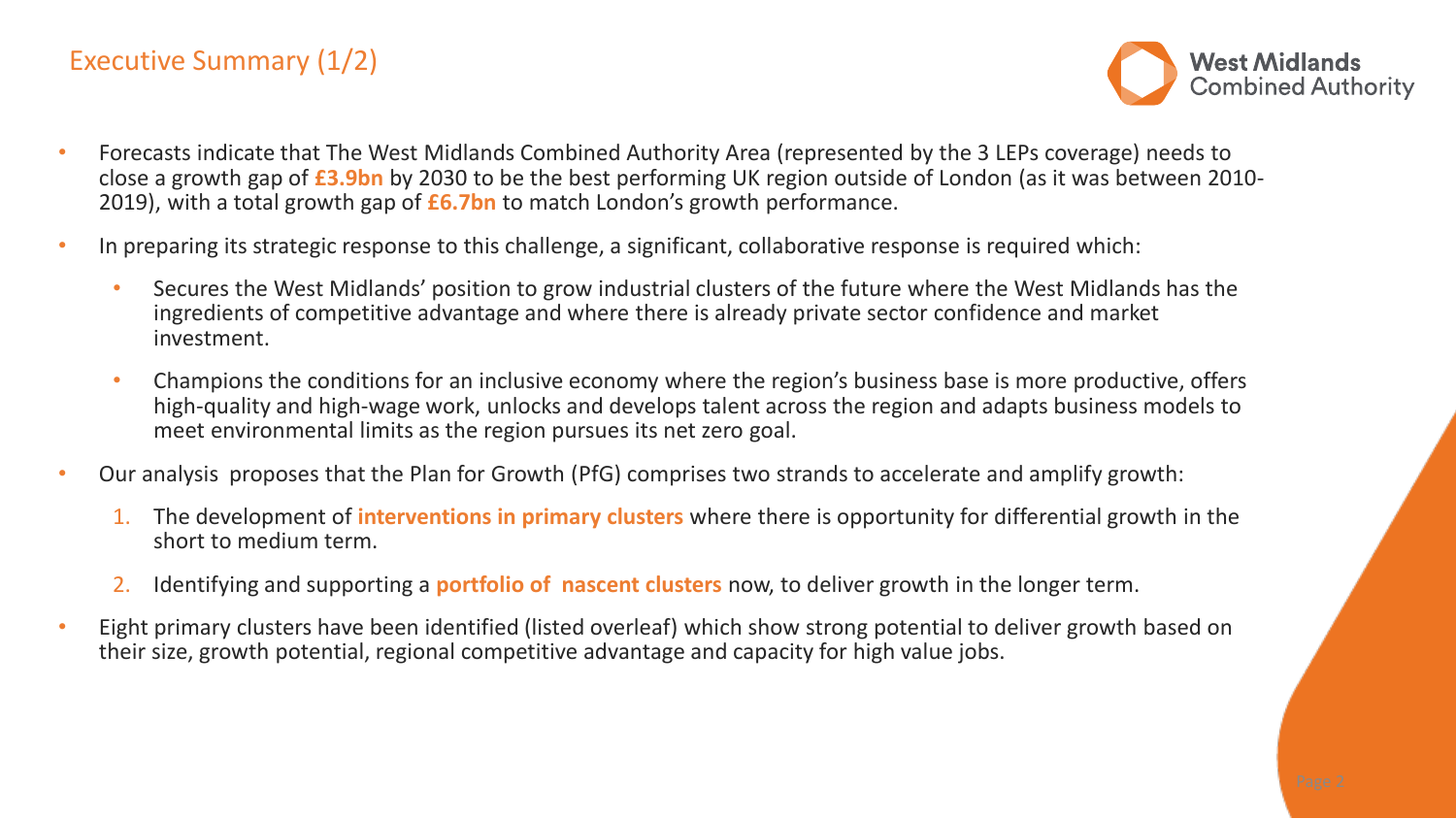## Executive Summary (2/2)



- Through a review of opportunities, strengths and gaps, we have identified a set of interventions for primary clusters that could deliver an additional **£2.9b - £3.2b** of GVA and between **40,300 and 44,800 jobs**. Achieving this would bring growth in the West Midlands to just ahead of the UK average by 2030.
- The suite of interventions include 6 cross cutting interventions which support multiple clusters, as well as 16 specific cluster or sub regional activities/ interventions for further development with key stakeholders. They require indicative incremental, aggregate investment of **£570m - £790m** in the early years to deliver the benefits within 2-5years.
- Focusing on nascent clusters or emerging opportunities for the future through the provision of seed funding and early stage support today will help bridge the gap to outperforming UK average performance in the medium to long term. To be the fastest growing region outside of London – WMCA would need to deliver an extra **£0.75b - £1.0**b of GVA (an extra **15,000 – 20,000 jobs**).
- To best leverage the multiple strengths and potential of the region and continue to build in resilience while fostering the innovative culture the region is famous for, closing the gap in the longer term must be done through a **portfolio of opportunities** rather than a single big bet. Sixteen potential targets are summarised overleaf.
- To deliver maximum benefit, the Plan for Growth must be part of the broader regional strategy for inclusive, sustainable, greener growth. This will require the WMCA and its partners to work collaboratively towards a clear and compelling vision; engaging and **bringing together the public and private sector**, and supporting the **capability and capacity development** of all parties to deliver upon its ambition.
- This pack sets out the highlights of the analysis and resultant proposed interventions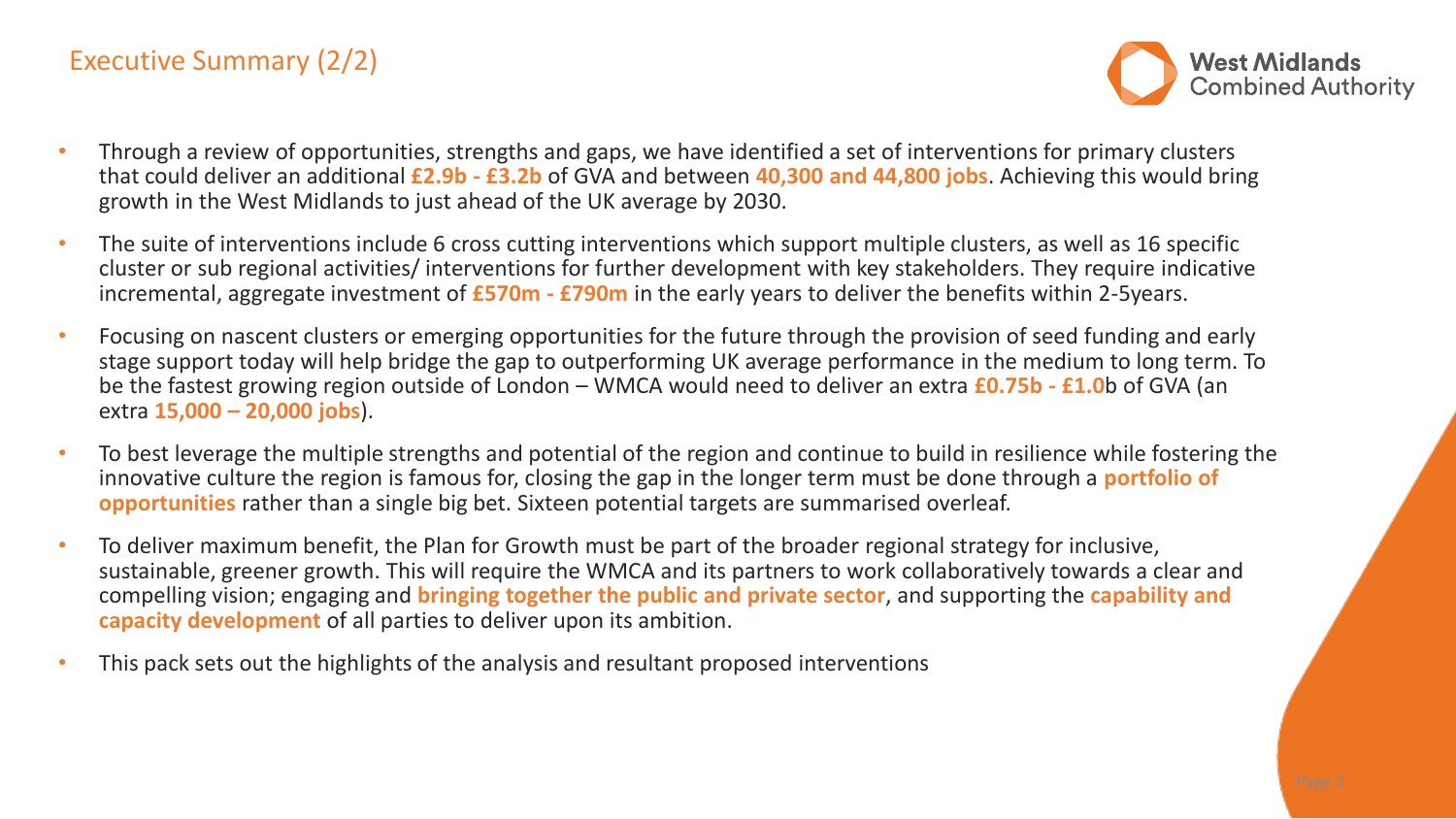The West Midlands needs to bridge a £3.9bn gap by 2030 to be the fastest growing region of the UK outside of London. The gap to London is £6.7bn.



**West Midlands** 

**Combined Authority**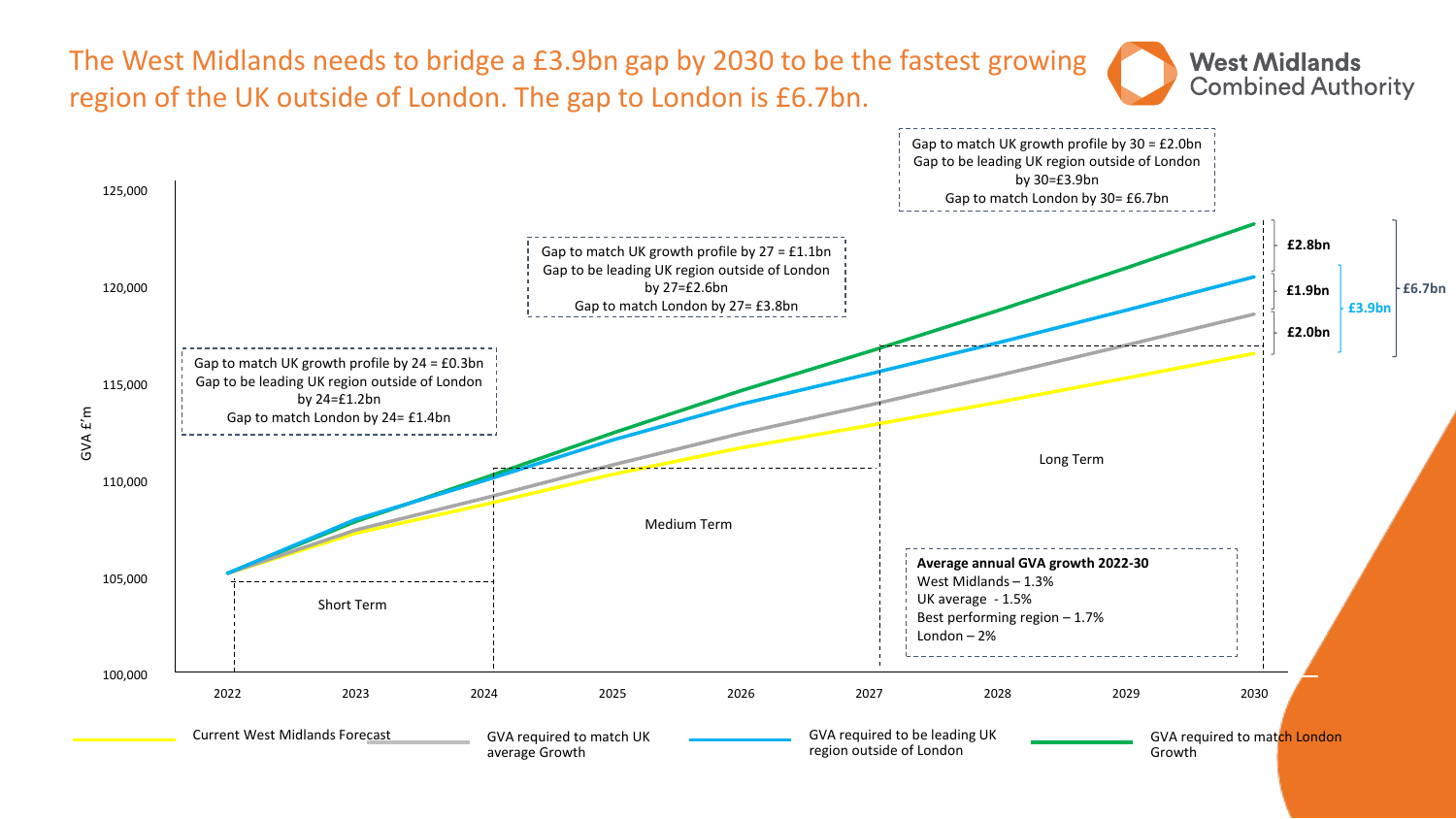Quantifying the impact of the two strands highlights the need for interventions to accelerate and amplify sustainable growth across a regional portfolio. There is no single solution or sector.



**West Midlands** 

**Combined Authority**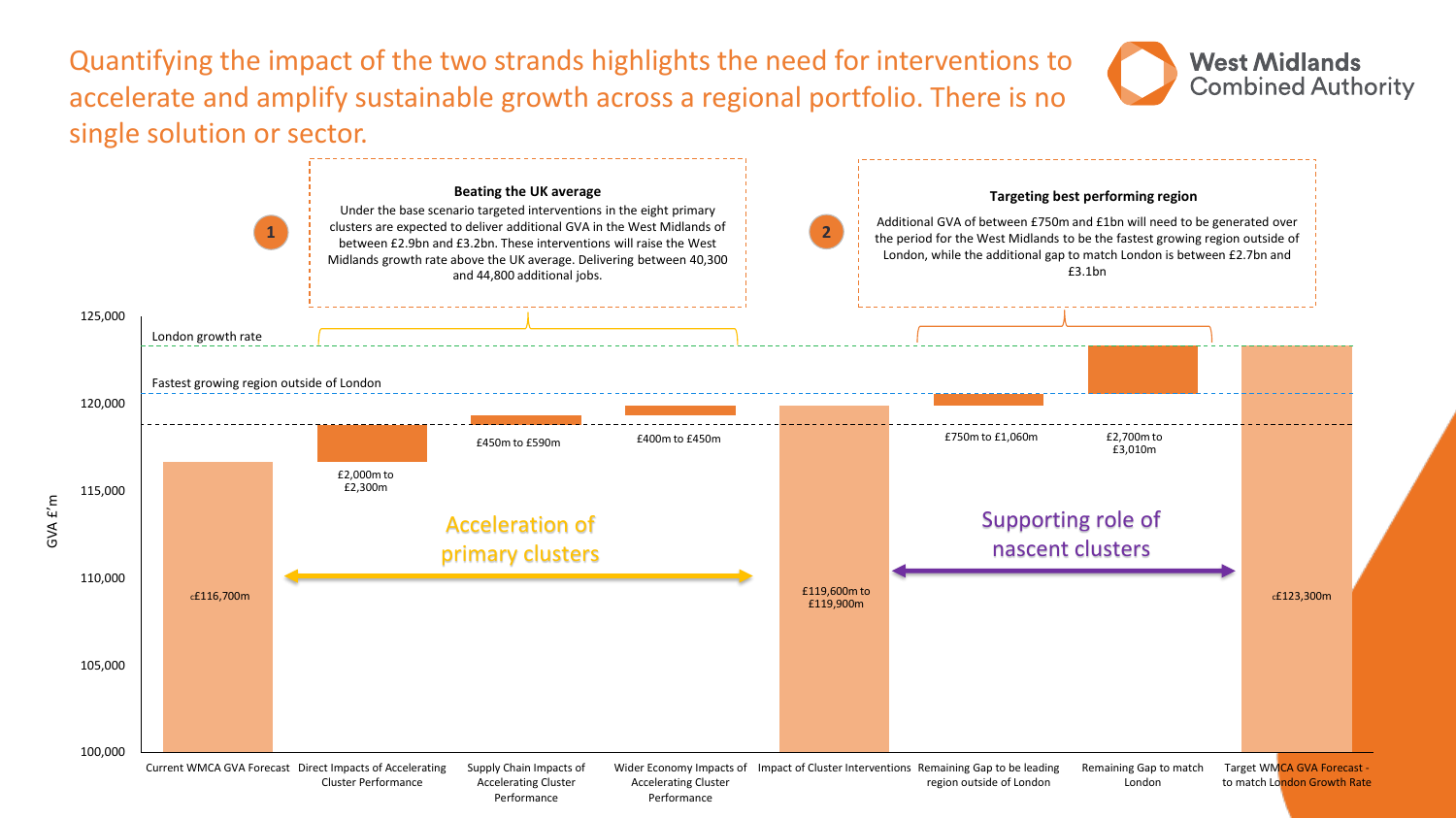## Our analysis has identified a number of existing regional clusters where there are opportunities to accelerate growth, resulting in primary clusters



An initial list of 10 clusters was identified for which there are identified investments and that have the potential to deliver meaningful and differential growth in the region in the next 2-5 years; this list has then been narrowed down utilising the indicative comparison demonstrated below, with clusters relating to Rail Connectivity and Food Manufacturing being discounted as priorities.

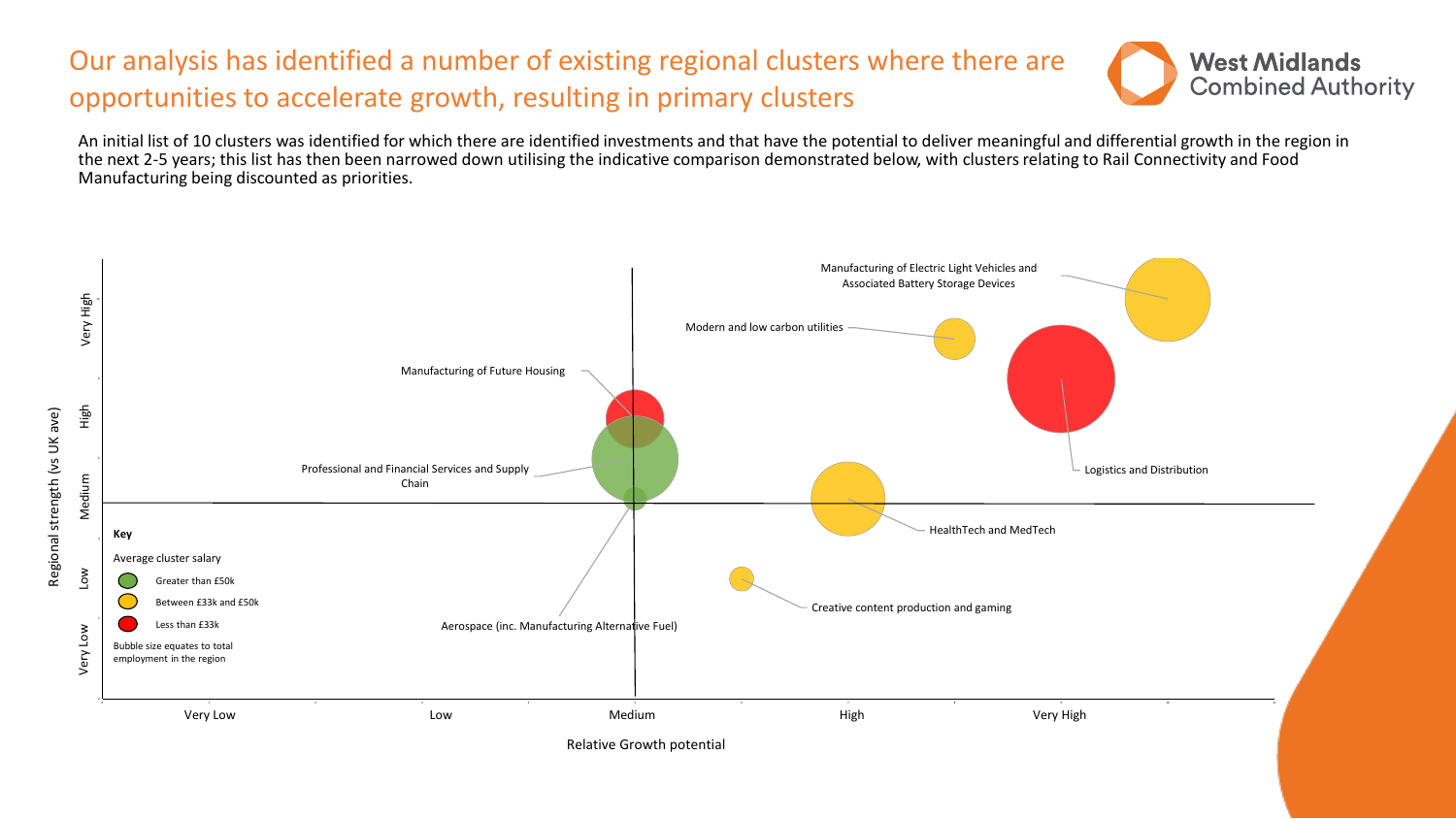A proposed approach to growth across two time horizons: focus on primary clusters in the short to mid term, support to nascent clusters in the longer term



## **Matching UK average growth rates:**  $\begin{array}{|c|c|c|c|c|}\hline 2& 2& \hline \end{array}$  Targeting best p **A focus on Primary Clusters**

**Optimise and deepen:** Consider existing regional strengths, market opportunity, existing employment, GVA and productivity to identify a limited number of clusters that can be prioritised for investment and interventions to deliver growth in the short to medium term.

- Target primary clusters to drive job creation.
- Focus on mature clusters that can generate employment at scale with focused immediate investments.
- Broader ecosystems of skills, infrastructure etc already in place to support rapid expansions.
- Understand barriers and enablers for growth
- Focus on/ support growth of higher value-added clusters with higher wages, GVA etc through mixture of investment and development of extended ecosystems to create conditions for growth.

### **0-2 years 2-5 years**

- Respond to existing trends to maximise short term impact
- Main intervention focus likely to be targeted investments to enhance existing assets or services
- Most likely achieved through partnership and incentivisation

- Anticipate new trends and behaviours
- Broaden impact by deepening supporting broader network, extending supply chains / enhancing cross-overs
- Main interventions to include mix of company investments, investment in supporting enablers e.g. infra, human capital, planning powers etc

## **Targeting best performing region: A focus on Nascent Clusters and Emerging Opportunities**

**Catalyse:** Generate longer list of emerging and nascent clusters for seed funding and support with recognition that not all will pay back.

- Target evolving and emerging sectors to meet future consumer preferences, and other market and technology trends
- Place long-term bets to drive next horizons of growth and employment.
- Support catalytic interventions to support early stage, high value clusters with significant potential for high value growth to gain critical mass.
- Create new trends and behaviours.
- Create enabling environment for placing of bets and seeding new clusters to capture new trends.
- Main interventions include support to develop new products, services and businesses – upskilling people with relevant skills, incentivising delivery embedding of R&D locally and driving wider secondary benefits to the community.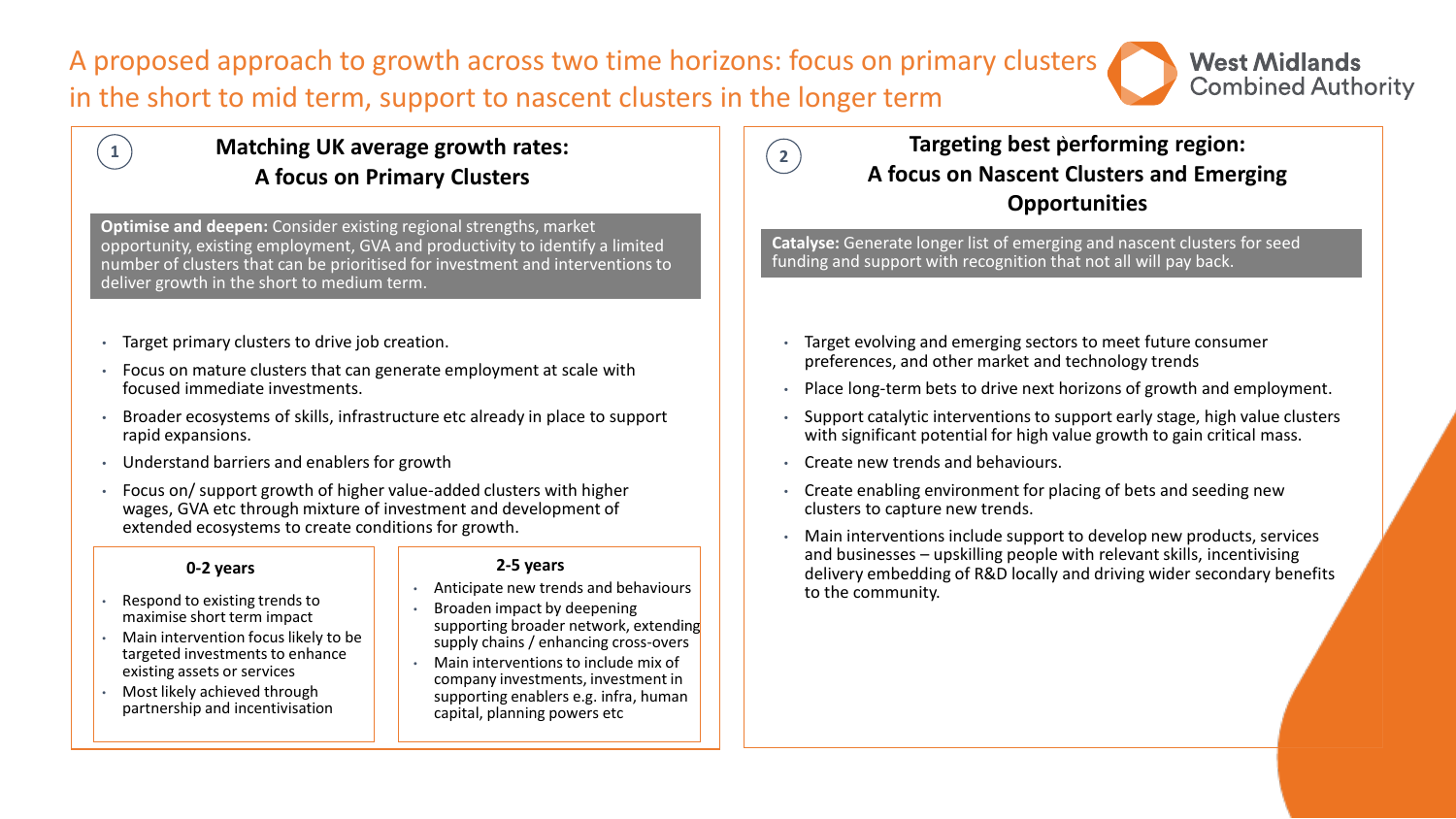## 8 Primary clusters and 16 Nascent clusters have been identified which seek to optimise the regions competitive advantage and indication of private sector activity



### Nascent Clusters

- A broad portfolio of clusters and emerging opportunities, recognising that not all will result in high value growth due to external influences.
- They seek to support the PfG in the outer years by:
	- 1. Evolving existing primary or maturing clusters over the medium term to prevent decline or stagnation
	- 2. Broadening impact of existing clusters, enhancing crossovers and reinforcing regional strategy themes
	- 3. Targeting evolving and emerging sectors (in WMCA area or beyond) to meet future consumer preferences
	- 4. Creating new and innovative clusters to drive next horizons of growth through creation of new trends and behaviours
- Interventions focus on early stage support; providing patient capital into organisations, boosting the local supply chain to provide capacity as well as capability and creating opportunities for collaboration and community connectivity.

### Primary Clusters

- A small group of 8 primary clusters to deliver near term, high value growth.
- Primary clusters build on regional comparative and competitive advantage to remove barriers (actual or perceived) and activate or amplify near term market opportunities to drive sustainable in region growth.

**West Midlands** 

**Combined Authority** 

- Interventions seek to streamline and synthesize existing supply and demand levers, responding to known market conditions to optimise and deepen supply chains, skills and scale to embed sustainable growth drivers across the region.
- Interventions represent cross cutting themes as well as cluster specific opportunities.
- They can be broadly categorised as financial interventions, policy interventions and organisational interventions, and seek to build on the work already being undertaken by WMCA and its partners to accelerate and amplify private sector driven growth.

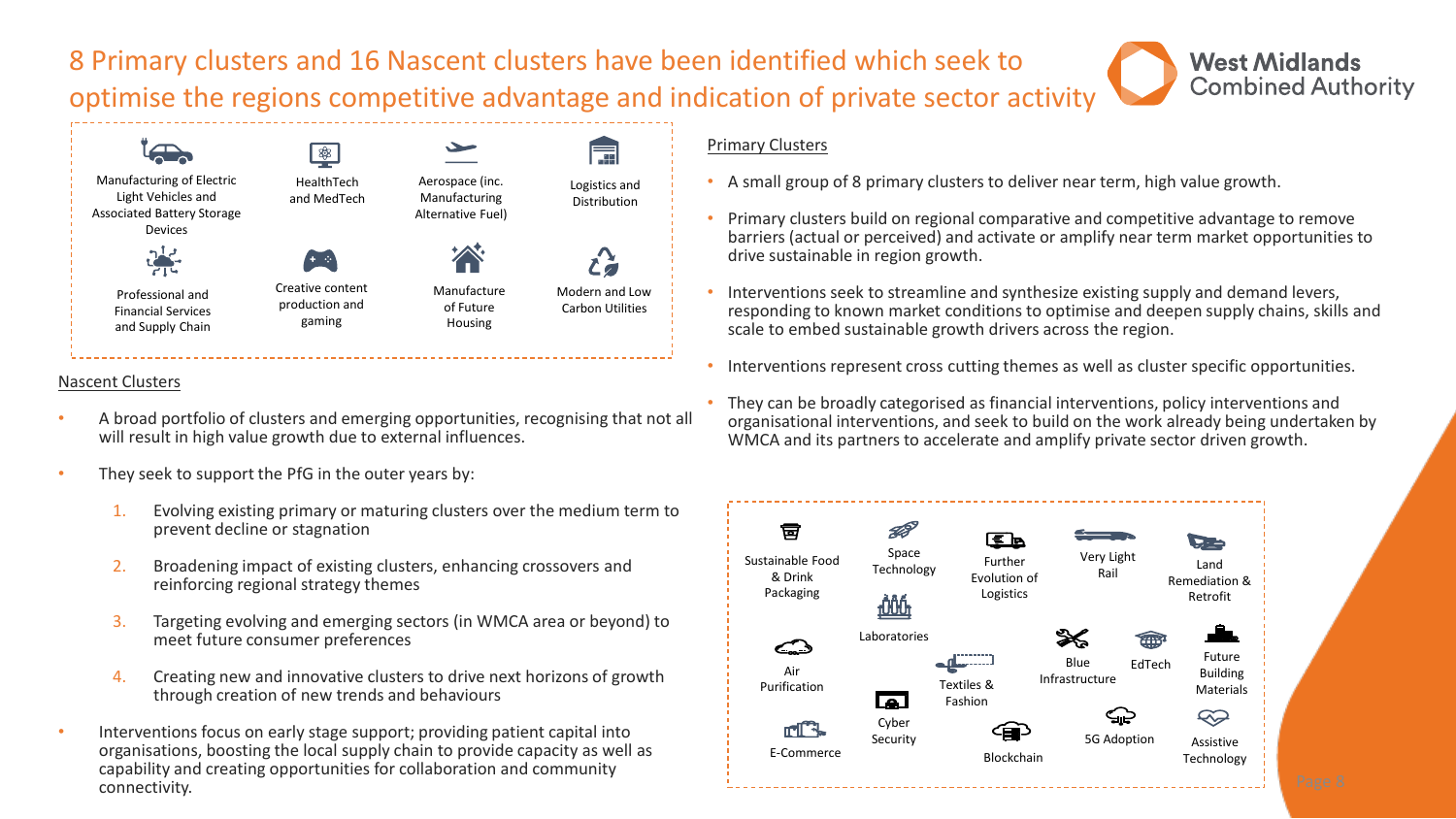The framework for intervention identification drew on international and domestic best practice to identify potential solutions which optimised growth drivers through supply and demand levers

## Intervention Purpose

• Interventions seek to draw upon the Drivers for Growth Framework and Best Practice to:





## Intervention Levers

• In consultation with the LEPS and SLT, interventions were identified which sought to amplify outcomes through:

**West Midlands** 

**Combined Authority** 







Organisation & Coordination



Commercial funding & financing

## **Outputs**

- Two types of intervention packages:
	- 6 cross cutting interventions pulling multiple levers and applicable across multiple clusters designed to scale and streamline processes for all
	- 16 sector specific interventions or activities, designed to target geography or specific activity, activating the entire cluster
- Indicative aggregate funding of between £570m and £790m, based on comparator benchmark ROIs
- This is the indicative public sector amount required to activate private sector activity and therefore it is assumed additional private sector leverage or match funding is also required
- It excludes any cost for enabling activities such as existing initiative evaluation, or internal WMCA operating model evolution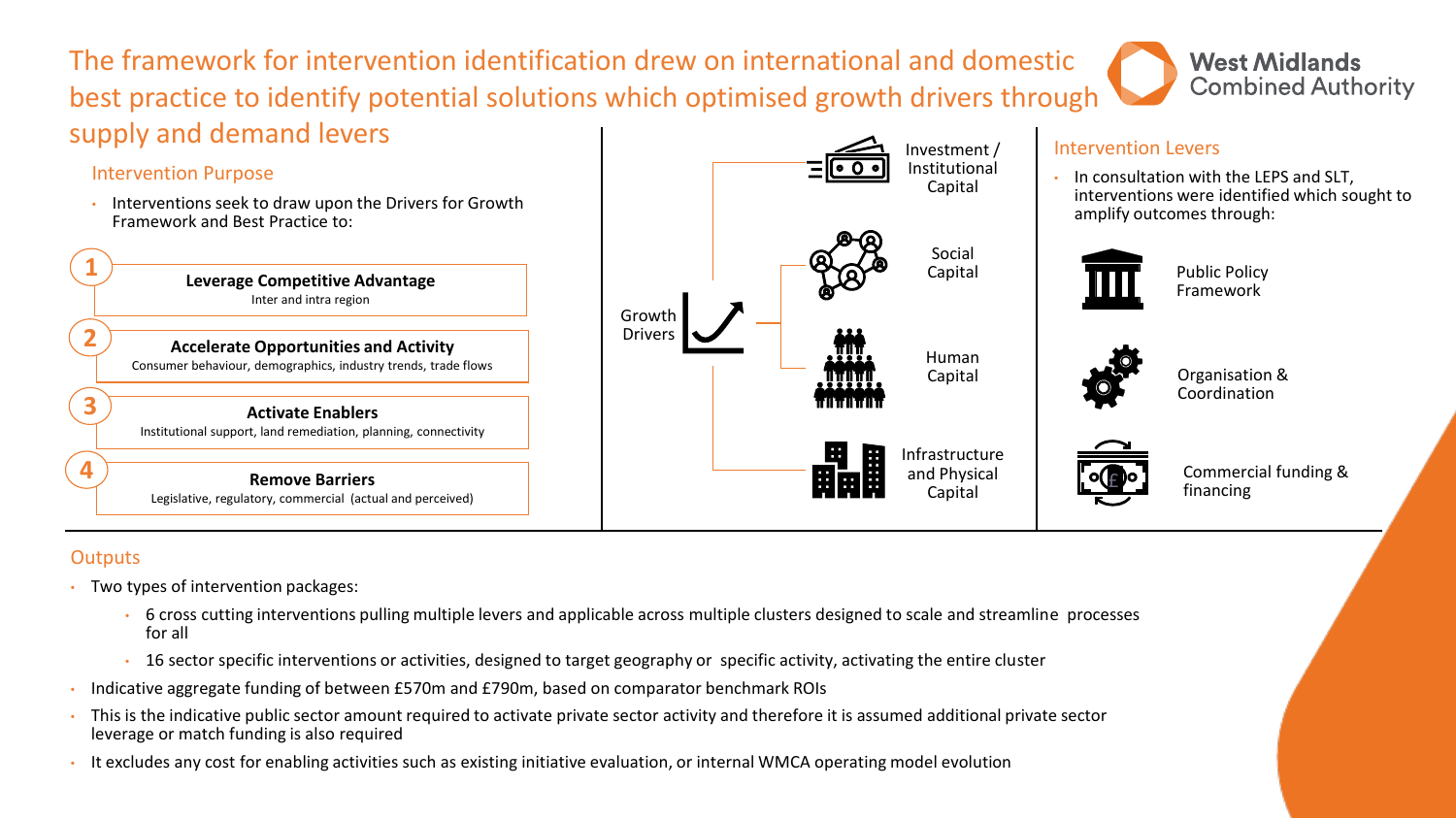

#### **1 Develop future skills pathway**

Meets skills needs of different clusters by focusing funding on needs

How: Single pot intervention that brings together a specific view of required skills and provide funding linked to an attractive pathway for learners and links to employers and potential job opportunities once trained. Providers (e.g. FE colleges) would deliver for employees as well as individual learners.

**Location coordination** A group at WM level that coordinates funding and other help to locating firms

**4**

How: A team that co-ordinates the myriad local and national incentives and funding available as well as helping firms negotiate local and planning issues of locating to the WM. If there is a desire to anchor a particular firm, e.g. a non-UK firm, help with funding at local and UK level, planning etc.

**Infrastructure and transport fund** A publicly funded infra and transport fund that can support large and small projects **5**

How: As part of the devo programme, establish a WMCA controlled fund that has sufficient scale to invest in large local interventions (e.g. light rail or bus rapid transport) and also support specific infrastructure (e.g. junction improvements) aimed at unlocking land development for manufacturing and other sectors.

#### **Direct competitive co-funding 2**

Target funding to anchor key projects alongside private sector

How: Competitive fund that works alongside private sector on specific projects through rounds of available co-funding. A process allows WM to directly stimulate the specific projects according to a set of criteria aligned to the cluster priorities (but open to all firms)

**Land development fund**

> Long term finance for land assembly, infrastructure

How: Leveraging the UKIB, develop a patient capital **3 6** fund to invest in land projects for industrial and commercial purposes (or mixed development) where land assembly and infrastructure is required and payback periods are long. Would also support physical hubs for clusters where this is relevant.



Driving high growth firms

How: Work with British Business Bank and Busines Growth Fund to set up an early growth fund with an emphasis on the clusters where this is critical, and ensure the fund has flexibility on instruments and the expertise to invest. Would do so *pari-passu*  with other investors (debt or equity) to complete funding requirements for growing firms.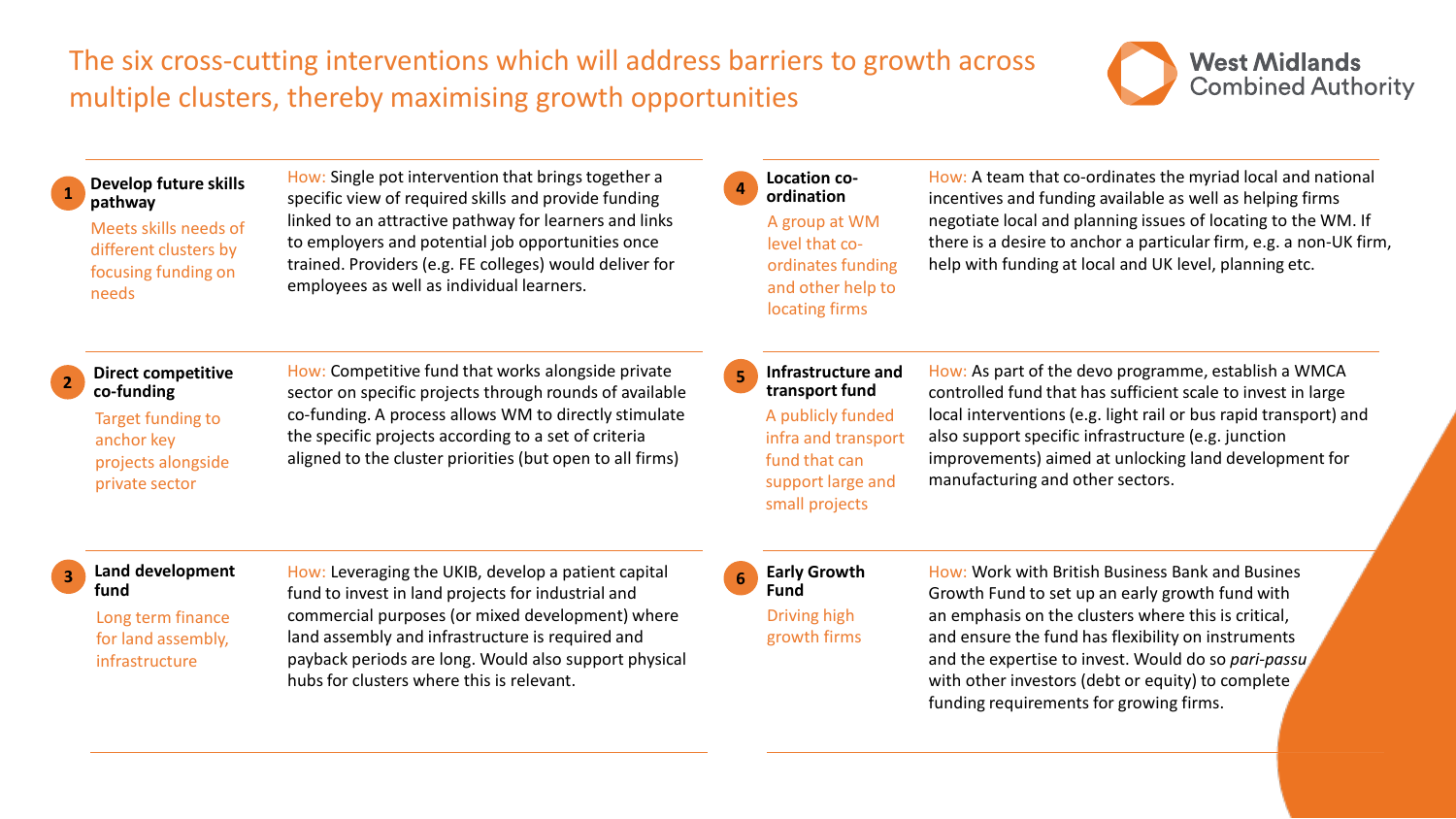## Successful implementation of interventions could deliver GVA uplift of between £2.9bn and £3.2bn, and incremental employment of 40,000 to 45,000



- Calculations of cluster contribution have been compiled using the following approach:
- 1. Credible growth plans have been identified by comparing regional and UK performance.
- 2. Market opportunity has been assessed by reviewing forecast revenue growth for the clusters.
- 3. Estimates of funding per intervention have been compiled utilising benchmarked estimates of impact for each of the intervention types\*.

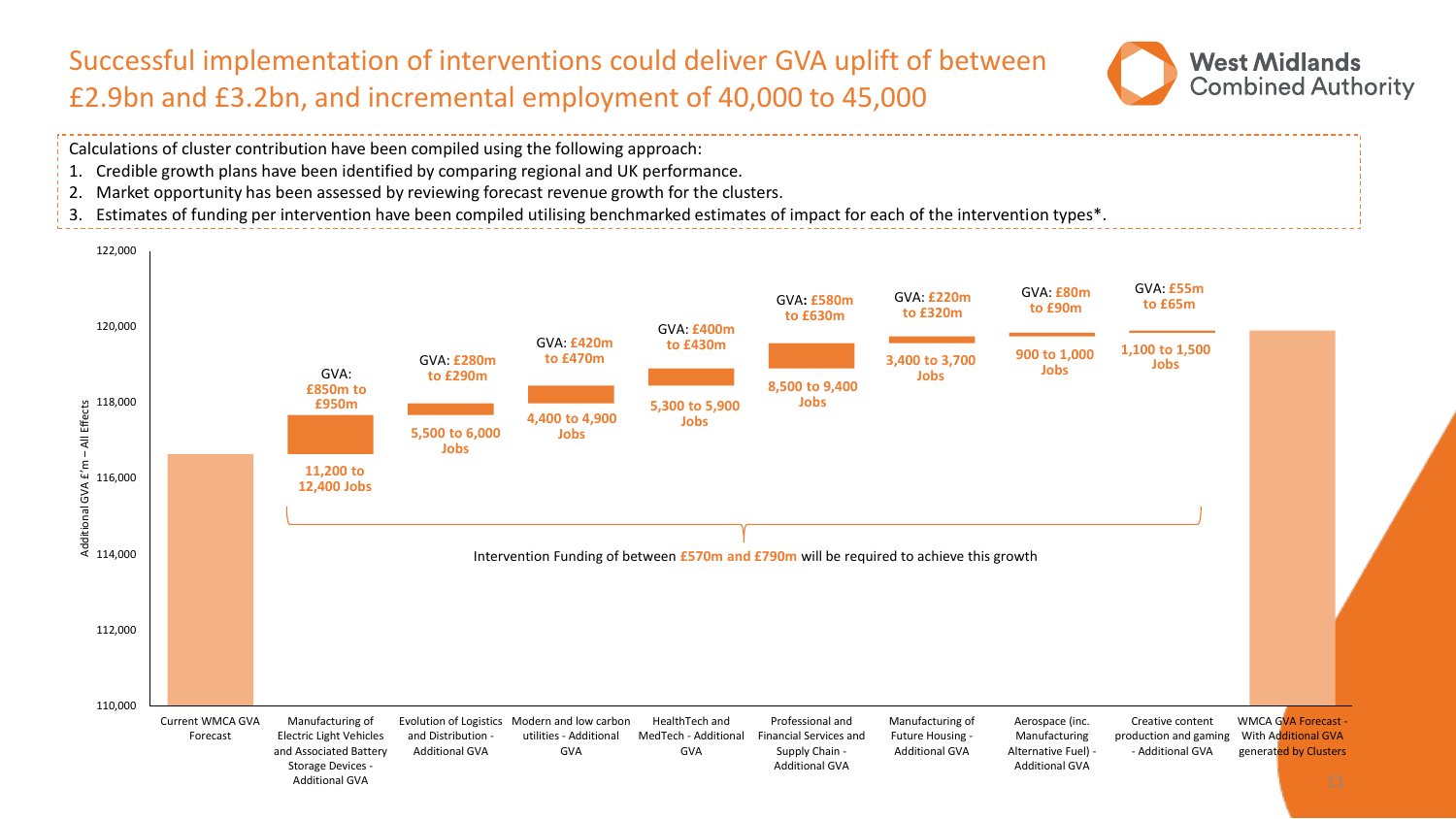## In identifying and selecting emerging opportunities, consideration must be given to the characteristics of the portfolio to diversify risk and optimise success.



## Clear Strategic Purpose

- To best leverage the multiple strengths and potential of the region, closing the gap should be done through a portfolio of opportunities rather than a single big bet.
- Acceleration of investment in the emerging opportunities should address one (or more) of four strategic purposes.



**2**

**3**

**4**

Evolving existing primary or maturing clusters over the medium term to prevent decline or stagnation

Broadening impact of existing clusters , enhancing cross overs and reinforcing regional strategy themes

Targeting evolving and emerging sectors (in WMCA area or beyond) to meet future consumer preferences

Creating new and innovative clusters to drive next horizons of growth through creation of new trends and behaviours

## Common Characteristics

- By their nature and longer term horizon focus, the emerging opportunities are less well defined than the primary clusters.
- Regardless of sector or technology, they share similar characteristics in order to demonstrate potential, which were used for identification and selection of the examples provided.

Private sector interest /activity

Existing WM competitive or comparative advantage

LEP appetite to test and define further

Immediate opportunities to undertake activation activities

Complementarity with other primary or nascent clusters

## Alignment to Regional Priorities

• To enhance synergies across the region, opportunities should be complementary to the wider PfG and LEP priorities.



*impact on the environment and depletion of its resources*





Sustainability *Contributing to reducing our*  Circular Economy *Contributing to a sustainable future with* 

*a focus on reusing, recycling and refurbishing*

*Contributing to the introduction and uptake of new goods and services* 

Innovation

Digital

*Contributing to technological enablement of the region and information processing*

## Balancing the Portfolio

- There is considerable volatility in each clusters potential to contribute to growth.
- Trade offs exist and must be managed.

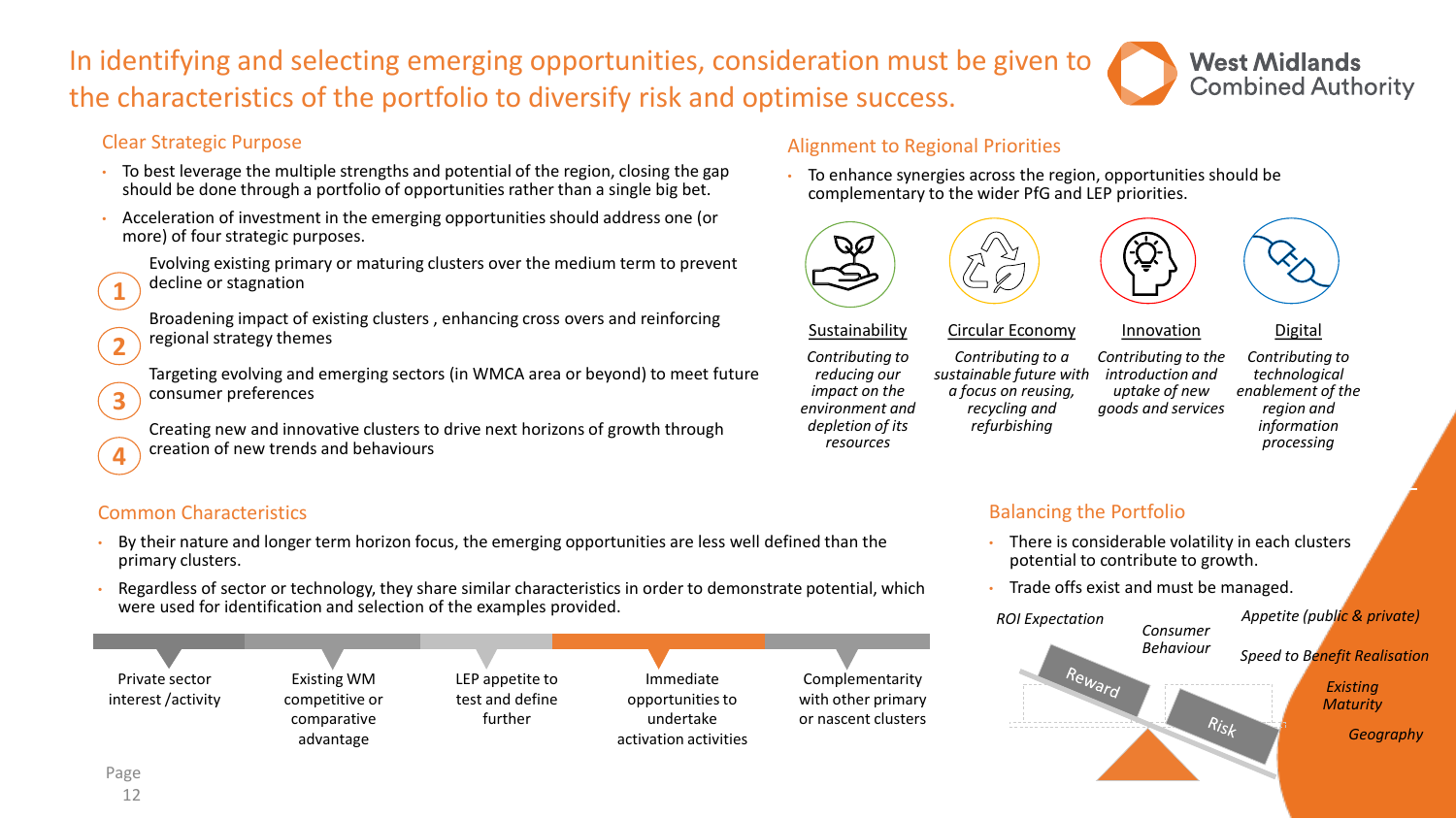## Focusing on nascent clusters or emerging opportunities for pay back in the medium to longer term



| <b>Quantifying the challenge</b>    |                       |                                      |                   |  |
|-------------------------------------|-----------------------|--------------------------------------|-------------------|--|
| <b>Target</b>                       | <b>Additional GVA</b> | <b>Required additional</b><br>growth | Implied jobs      |  |
| <b>Fastest growing</b><br>UK region | $£750m - £1.0bn$      | $0.09\%$ -<br>$0.12%$ pa             | 15,000 - 20,000   |  |
| Matching London                     | $£2.7b - £2.9bn$      | $0.32\% -$<br>$0.37%$ pa             | $50,000 - 58,000$ |  |

### **Approach – seeding new clusters**

Early stage seed funding and support to multiple nascent and "blue sky" clusters to establish comparative advantage (e.g. via technology leadership). This requires tolerance of high risk/high reward model. Other approaches – such as addressing long term productivity in the region – have been considered, while these are important, the causes are multi-dimensional and challenging to address

### **Barriers facing emerging clusters**

- ► Access to finance incl. seed investment/grants
- ► Availability of required skillset in local workforce
- $\blacktriangleright$  Absence of existing supply chains
- ► Lack of established local industry groups

### **Example clusters**

Considering current emerging clusters in the region, adjacencies on existing clusters and existing players, plus consideration of market opportunities – a further 16 clusters have been identified, that could be supported now to realise growth in the long term.



### **Suggested intervention types**

- ► Ensuring access to funding and financing for sustainable growth
- ► Attracting the necessary skills and resources to the West Midlands
- ► Boosting the local supply chain for cluster participants
- Collaboration and community-creation for economic maturing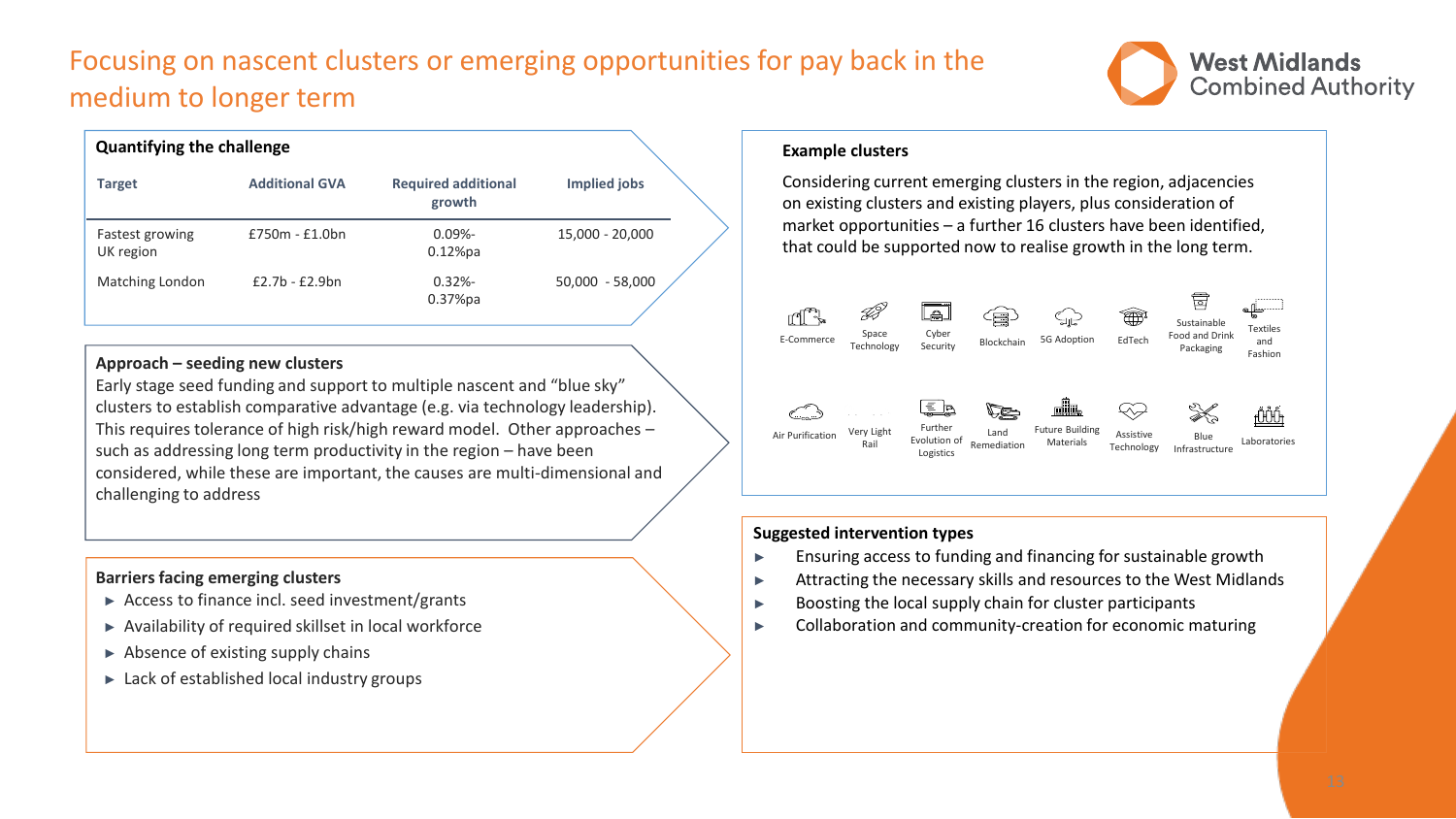Developing the target clusters and associated interventions require a series of strategic choices to deliver required outcomes in a cohesive, efficient manner



Design/refining cluster strategy and interventions: detailed qualitative and quantitative analysis at cluster and PfG level considering:

- **Influence on existing regional strategy**  balancing tension of cluster based/supply side intervention vs sector action plans
- **Interdependencies** within and between interventions as well as existing interventions
- **Integration with existing interventions** including streamlining process, purpose and programming
- **Balancing trade offs** including form and realisation timetable of outcomes, geographical activity and affordability constraints
- **Roles and responsibilities**  recognising the role of central and local government in an evolving policy context
- **Market testing –** attractiveness to targets/funders/ stakeholders, capacity and capability to deliver, route to market given competing initiatives